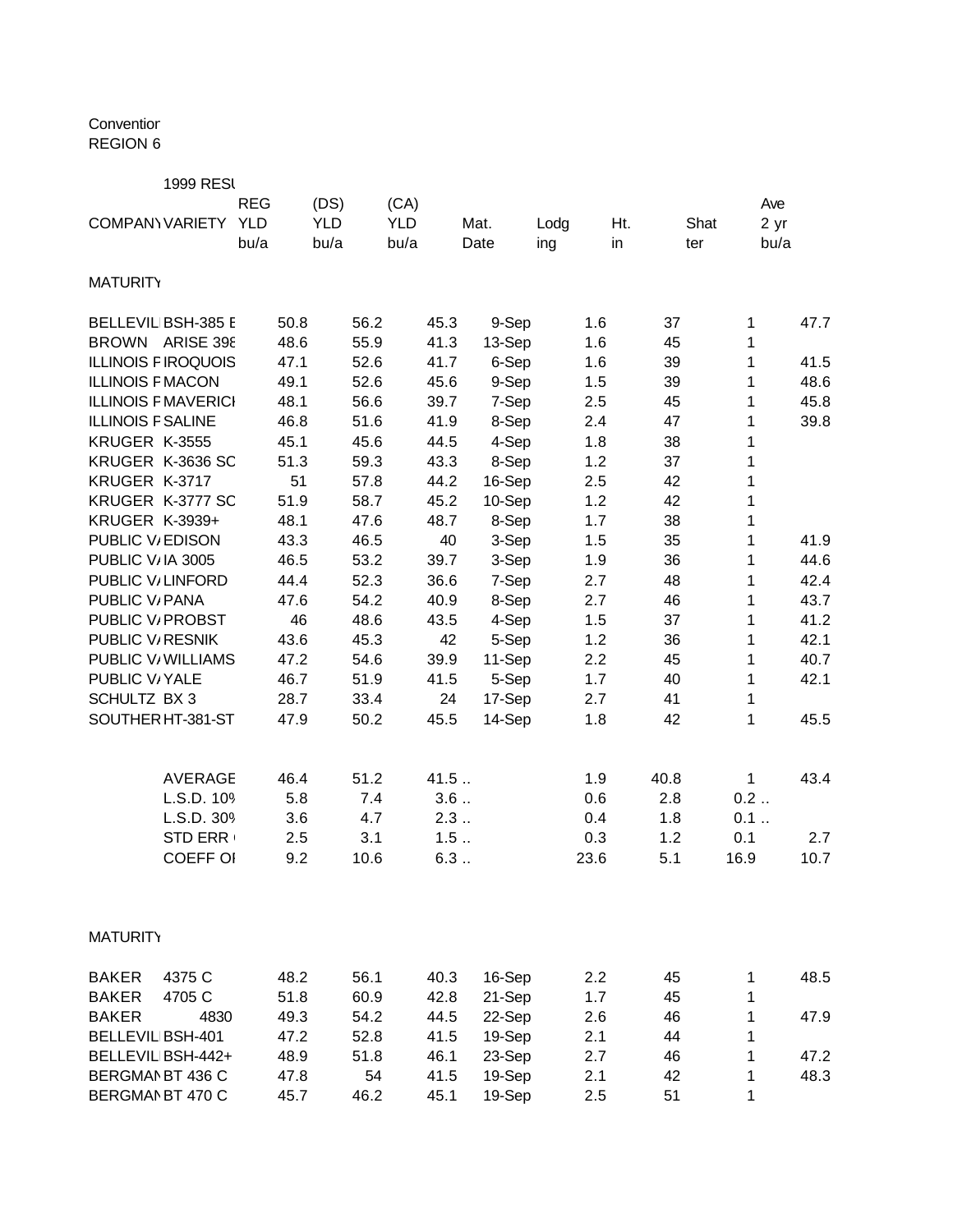| <b>BROWN</b>           | ARISE 427       | 53.6 | 63   | 44.2 | 20-Sep | 2.4              | 47   | 1            | 53.6 |
|------------------------|-----------------|------|------|------|--------|------------------|------|--------------|------|
| <b>BROWN</b>           | MID 9A 46       | 45.1 | 47.9 | 42.2 | 18-Sep | 2.3              | 48   | 1            |      |
| <b>BROWN</b>           | MID 9G 45       | 48   | 53.1 | 43   | 21-Sep | 2.4              | 43   | 1            |      |
| <b>CALLAHAI</b>        | 9454            | 51.3 | 56.9 | 45.7 | 20-Sep | 2.5              | 43   | 1            | 53.7 |
| <b>CALLAHAI</b>        | 9474            | 50   | 55.6 | 44.5 | 20-Sep | 2.7              | 47   | 1            |      |
| <b>CROW'S</b>          | 43004           | 49.4 | 55.3 | 43.4 | 16-Sep | 2.9              | 44   | 1            | 51   |
| DEKALB CX 450 C        |                 | 52.7 | 60.5 | 44.8 | 17-Sep | 2.9              | 49   | 1            | 51.9 |
| DEKALB CX 470 C        |                 | 49.8 | 55.4 | 44.2 | 20-Sep | 2.3              | 47   | 1            | 50.6 |
| DEKALB CX 496 C        |                 | 48.6 | 52.3 | 44.8 | 22-Sep | $\overline{2}$   | 50   | 1            | 48.8 |
| <b>DELTA KIN</b>       | 4711            | 51.7 | 58.5 | 44.8 | 23-Sep | 2.8              | 46   | 1            |      |
| DELTA KII 4762 RR      |                 | 45.1 | 51.9 | 38.3 | 26-Sep | $\boldsymbol{2}$ | 53   | 1            |      |
| DELTA KII 4868 RR      |                 | 46.6 | 50.7 | 42.4 | 23-Sep | 1.8              | 46   | 1            |      |
| DELTA KII 4965 RR      |                 | 49.7 | 52.6 | 46.8 | 26-Sep | 1.9              | 43   | 1            |      |
| <b>GARST</b>           | D 445 N         | 54.5 | 61.7 | 47.4 | 16-Sep | 1.9              | 39   | 1            |      |
| <b>GARST</b>           | D 485 N         | 47.6 | 56.9 | 38.3 | 23-Sep | 2.4              | 46   | 1            |      |
| <b>GATEWAY</b>         | 433             | 49   | 55.5 | 42.5 | 16-Sep | 3                | 43   | 1            |      |
| <b>GATEWAY</b>         | 493             | 46.4 | 54.8 | 38   | 24-Sep | 1.5              | 35   | 1            | 44.3 |
| GROWMA HS 4291         |                 | 47.6 | 51.1 | 44   | 22-Sep | 2.2              | 45   | 1            |      |
| GROWMA HS 4426         |                 | 52.8 | 60.9 | 44.6 | 19-Sep | 1.9              | 39   | 1            | 53.3 |
| GROWMA HT 4483         |                 | 51.8 | 58.7 | 44.9 | 21-Sep | 2.3              | 46   | 1            | 50.5 |
| <b>ILLINOIS FINA</b>   |                 | 44   | 48.1 | 39.9 | 15-Sep | 3.1              | 51   | 1            | 44.5 |
| <b>ILLINOIS F REND</b> |                 | 46.6 | 50.3 | 42.8 | 16-Sep | 3.2              | 47   | 1            | 47.2 |
| KRUGER K-3913 SC       |                 | 55.8 | 66   | 45.7 | 15-Sep | 2.5              | 41   | 1            |      |
| KRUGER K-4222 SC       |                 | 50.9 | 56.4 | 45.4 | 16-Sep | 2.1              | 41   | 1            |      |
| LG SEEDSLG 6457 C      |                 | 48.1 | 52.8 | 43.4 | 23-Sep | 2.2              | 44   | 1            |      |
| MIDWEST G 4270 N       |                 | 48   | 50.7 | 45.3 | 17-Sep | 1.7              | 41   | 1            |      |
| <b>MILES</b>           | <b>SC EXODL</b> | 48.2 | 53.3 | 43   | 25-Sep | 2.4              | 44   | 1            | 48.3 |
| <b>MILES</b>           | <b>SC JAME!</b> | 46   | 50.8 | 41.3 | 16-Sep | 2.2              | 45   | 1            |      |
| PUBLIC V/BRONSON       |                 | 31.7 | 34   | 29.4 | 12-Sep | 2.8              | 45   | 1            | 29.4 |
| PUBLIC V/NILE          |                 | 41.4 | 46.4 | 36.4 | 12-Sep | 2.5              | 45   | 1            | 41   |
| SOUTHER FFR-439        |                 | 51.3 | 59.1 | 43.4 | 16-Sep | 2.4              | 49   | 1            | 50.5 |
| SOUTHER FFR-493        |                 | 52.2 | 52.7 | 51.7 | 22-Sep | 1.7              | 49   | 1            | 48.1 |
| SOUTHER FFR-4985-      |                 | 40.9 | 48.4 | 33.5 | 25-Sep | 3.7              | 41   | $\mathbf{1}$ |      |
| <b>STINE</b>           | 4199-2          | 46.3 | 54.6 | 37.9 | 21-Sep | 1.9              | 48   | 1            | 48.3 |
| <b>STINE</b>           | X 4800-2        | 49.1 | 56.6 | 41.5 | 27-Sep | 3                | 48   | 1            |      |
| TRISLER TRISOY 4:      |                 | 53.7 | 60.7 | 46.7 | 17-Sep | 2.8              | 48   | $\mathbf{1}$ | 55   |
| <b>UAP</b>             | DG 3438 N       | 45.2 | 47.5 | 42.8 | 16-Sep | 2.9              | 41   | 1            |      |
| UNITED SIUSS 439       |                 | 47.1 | 54.7 | 39.6 | 18-Sep | 2.3              | 44   | $\mathbf{1}$ |      |
|                        |                 |      |      |      |        |                  |      |              |      |
|                        | <b>AVERAGE</b>  | 48.4 | 54.1 | 42.7 |        | 2.4              | 45.6 | 1.1          | 48.3 |
|                        | L.S.D. 109      | 6.2  | 7.7  | 4.3  |        | 0.5              | 4.2  | 0.3          |      |
|                        | L.S.D. 309      | 3.9  | 4.8  | 2.7  |        | 0.3              | 2.6  | 0.2          |      |
|                        | STD ERR         | 2.6  | 3.3  | 1.8  |        | 0.2              | 1.8  | 0.1          | 5.4  |
|                        | <b>COEFF OI</b> | 9.5  | 10.4 | 7.5  |        | 15.9             | 6.7  | 22.2         | 19.3 |

**MATURITY**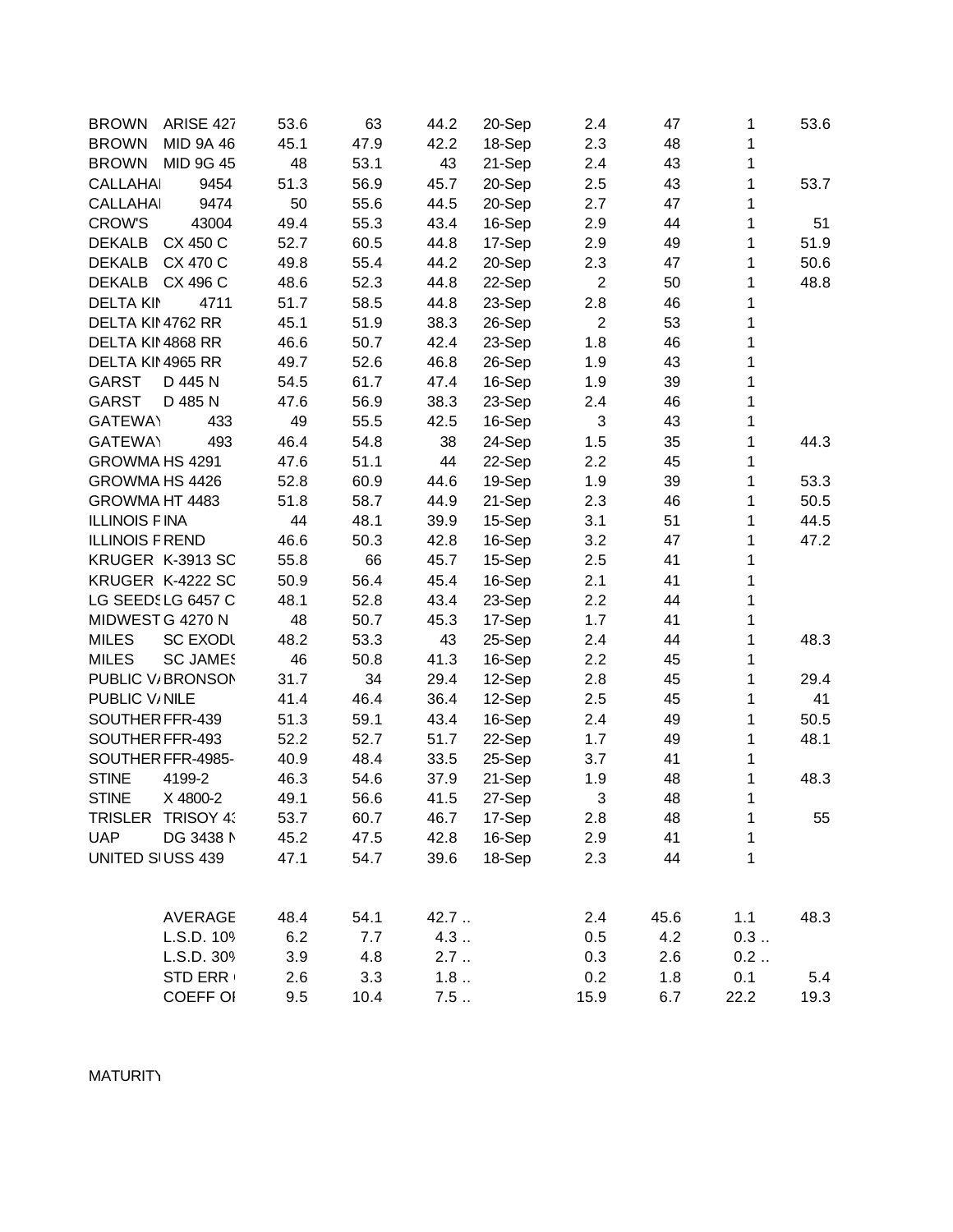| <b>BAKER</b><br>5375 C<br>SOUTHER HT-551-ST     | 44.4<br>44.6      | 49.2<br>45.2 | 39.6<br>44               | 9-Oct<br>6-Oct | 1.8<br>1.3         | 36<br>36          | 1             | 44.4<br>41.6 |
|-------------------------------------------------|-------------------|--------------|--------------------------|----------------|--------------------|-------------------|---------------|--------------|
| AVERAGE<br>L.S.D. 109                           | 44.5<br>4.7       | 47.2<br>4    | 41.8<br>8.2              |                | 1.6<br>0.4         | 36.4<br>0.9       | $\sim$ $\sim$ | 43           |
| L.S.D. 30%<br><b>STD ERR</b><br><b>COEFF OI</b> | 2.6<br>1.6<br>6.1 | 1.9<br>3.6   | 3.9<br>$2 \ldots$<br>8.2 |                | 0.2<br>0.1<br>13.1 | 0.5<br>0.3<br>1.4 | $\sim$        | 2<br>8.2     |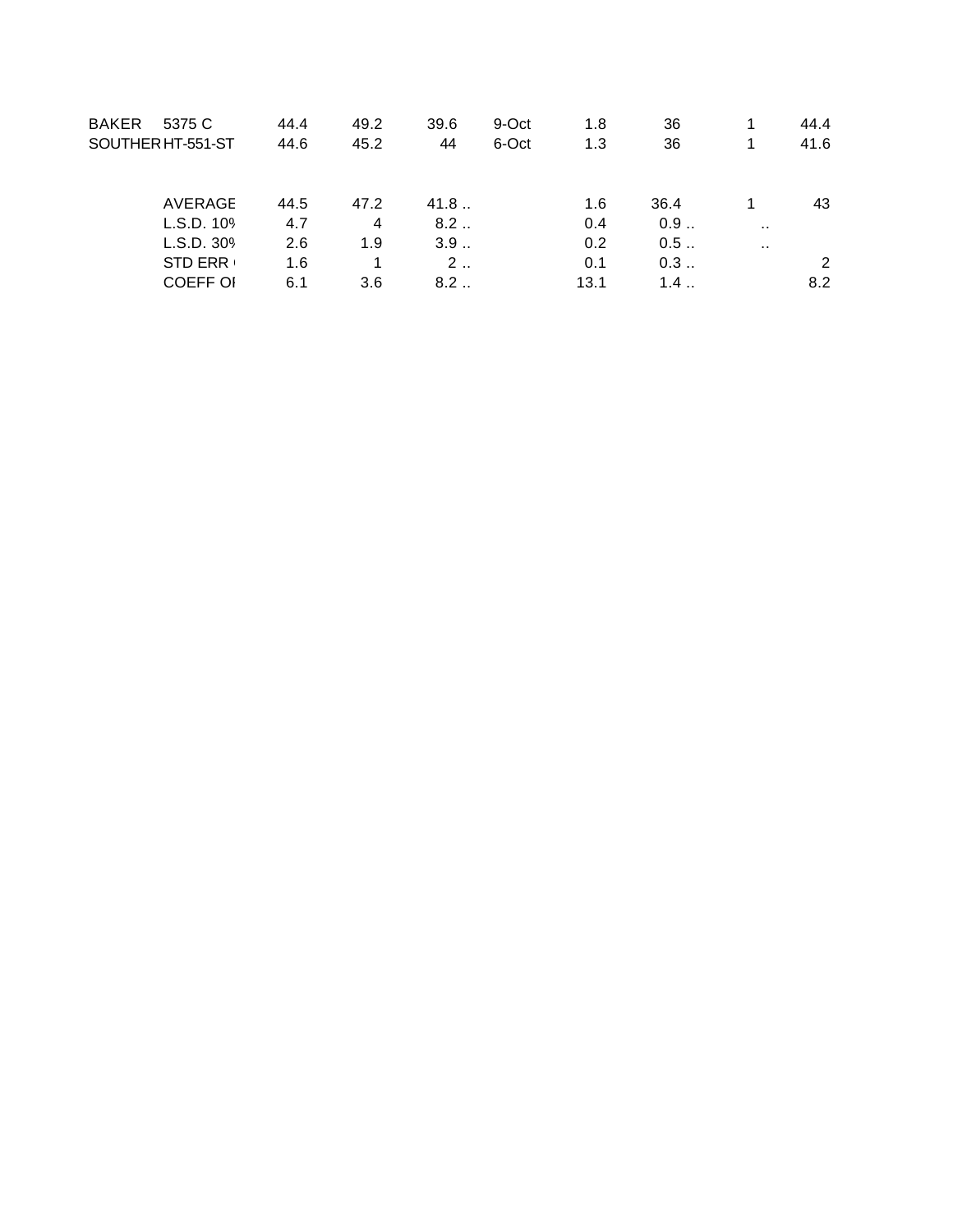| Ave  |
|------|
| 3 yr |
| bu/a |

| 51.5<br>49.3<br>44.2 |
|----------------------|
|                      |
| 44.6                 |
| 47.8                 |
| 45.1                 |
| 46                   |
| 46.2                 |
| 44.9                 |
| 44.9                 |
| 45.5                 |
| 51.3                 |

45.1

46.6

.. ..

2.5 9.4

51.8 51.2 52.2 52.2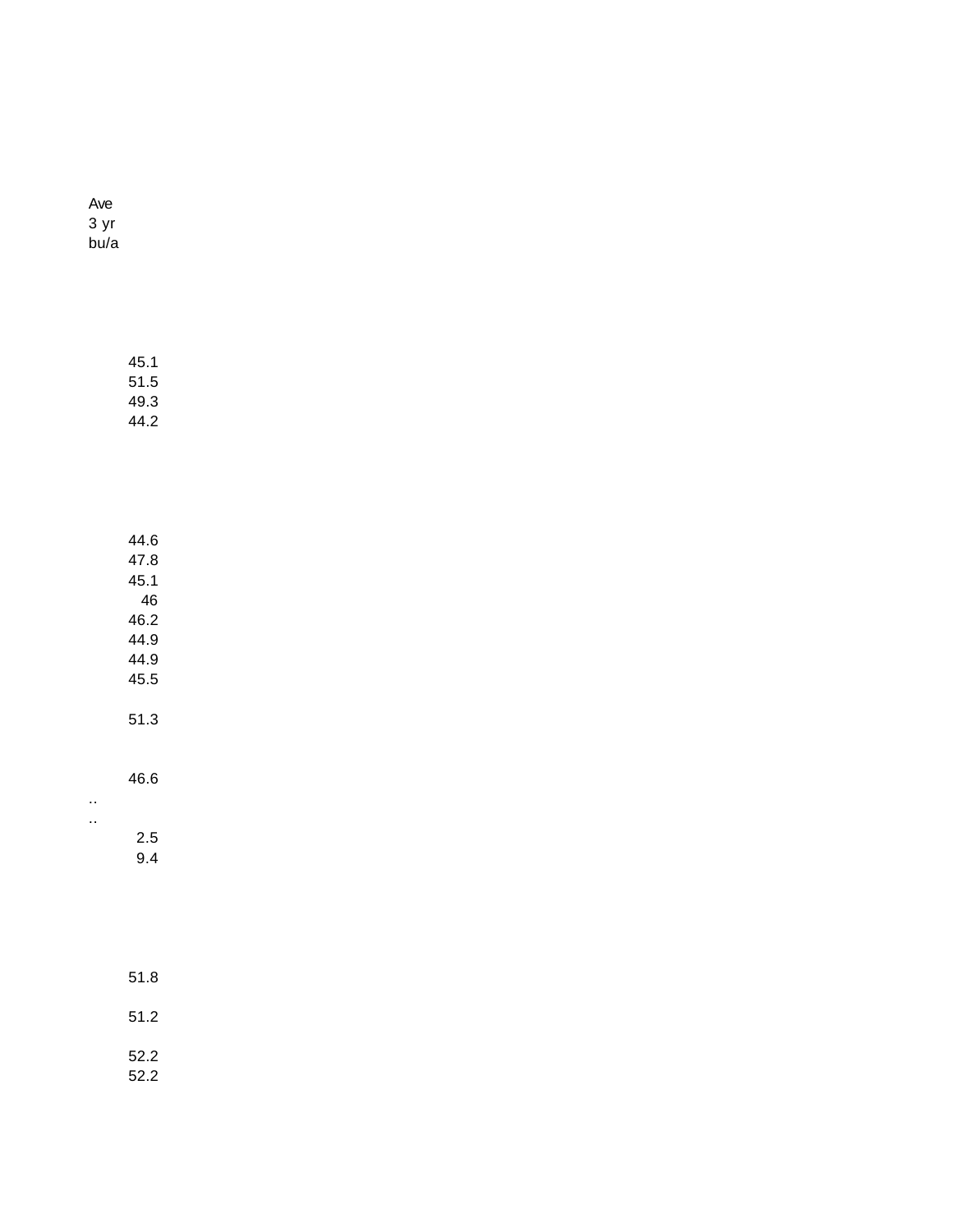55.2

53.5 53.8

| 49           |  |  |
|--------------|--|--|
| 55.5         |  |  |
| 48.2<br>48.8 |  |  |

51.8 33 44 54.7

52.4

| 50.5 |
|------|
|      |
| 5.5  |
| 18.9 |